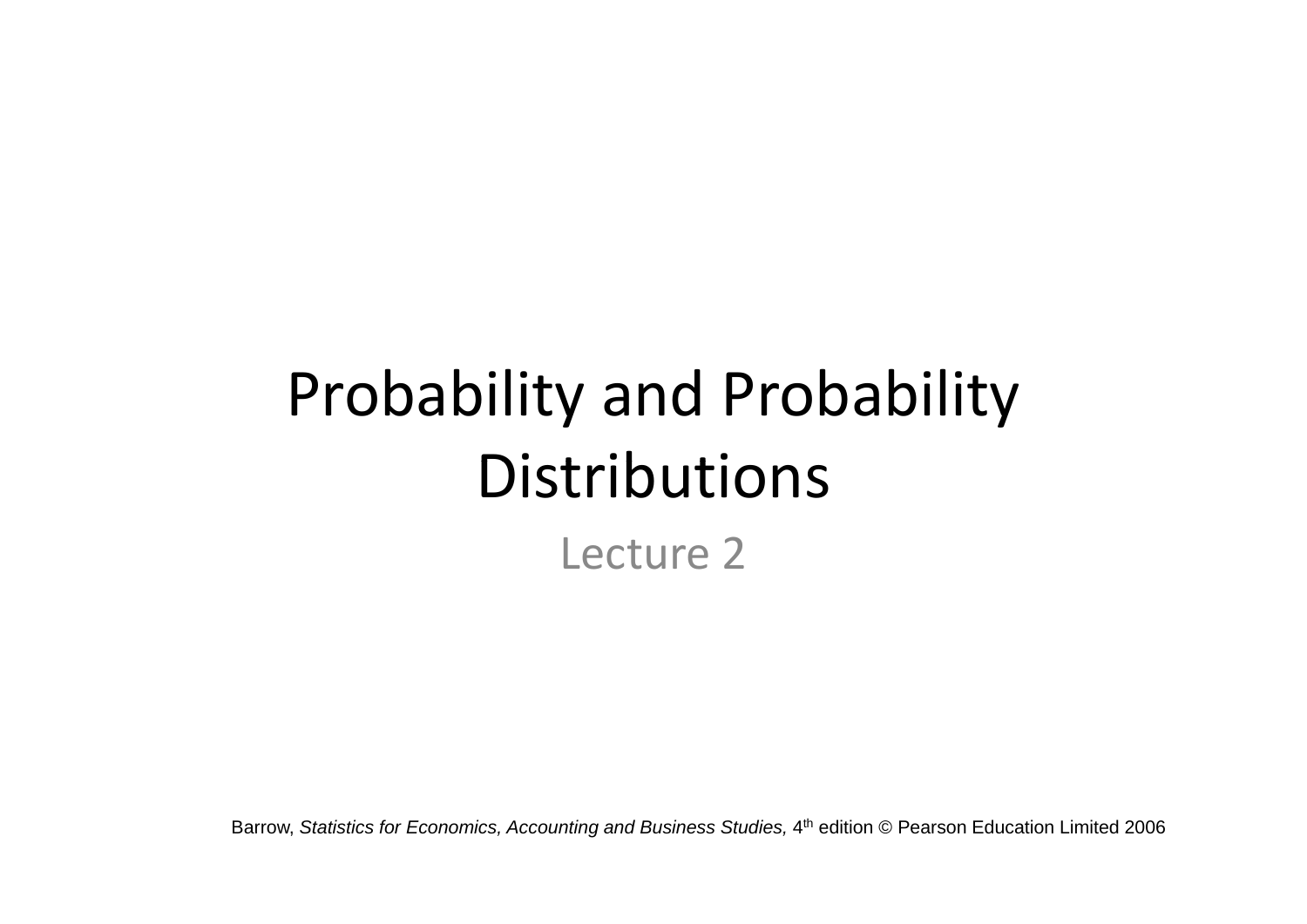# Probability

- • Probability underlies statistical inference ‐ the drawing of conclusions from <sup>a</sup> sample of data
- If samples are drawn at random, their characteristics (such as the sample mean) depend upon chance
- • Hence to understand how to interpret sample evidence, we need to understand chance, or probability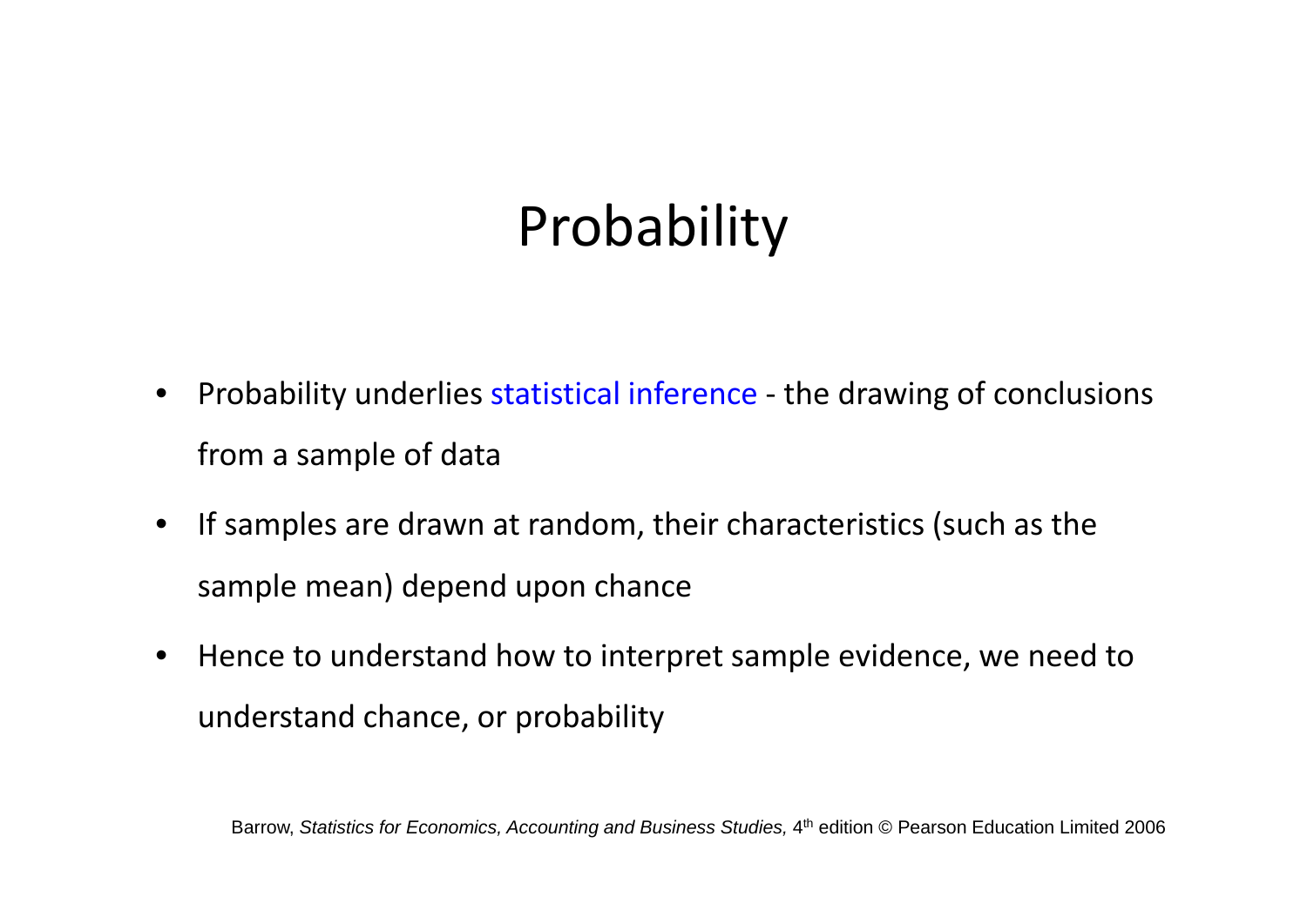## Definition of Probability

- • The probability of an event *A* may be defined in different ways:
	- $-$  The frequentist view: the proportion of trials in which the event occurs, calculated as the number of trials approaches infinity
	- – $-$  The subjective view: someone's degree of belief about the likelihood of an event occurring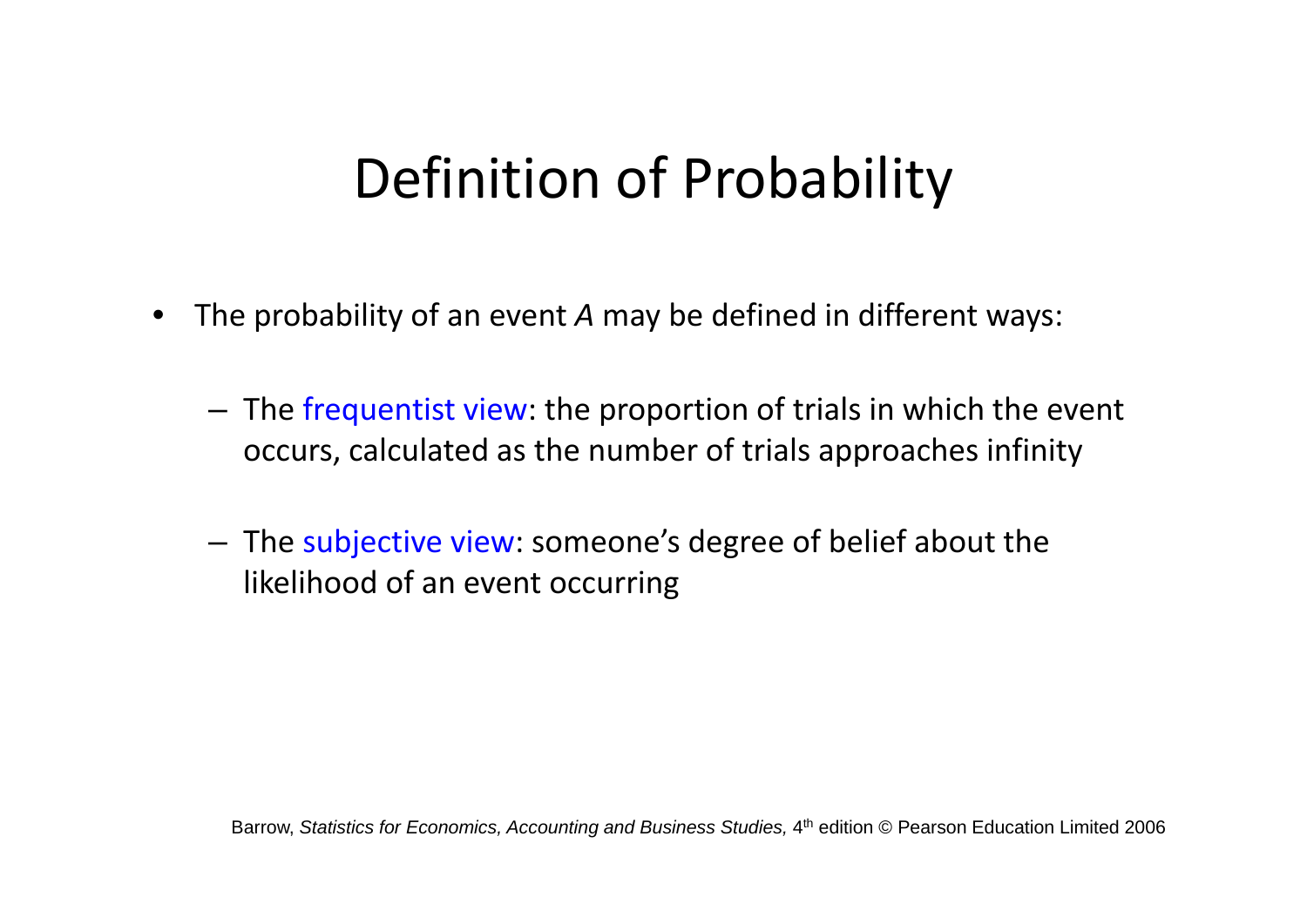## Probabilities

- $\bullet$  With each outcome in the sample space we can associate <sup>a</sup> probability
- Example: Toss <sup>a</sup> coin
	- –Pr(Head) <sup>=</sup> 1/2
	- – $-$  Pr(Tail) =  $\frac{1}{2}$
- $\bullet$ **•** This is an example of a probability distribution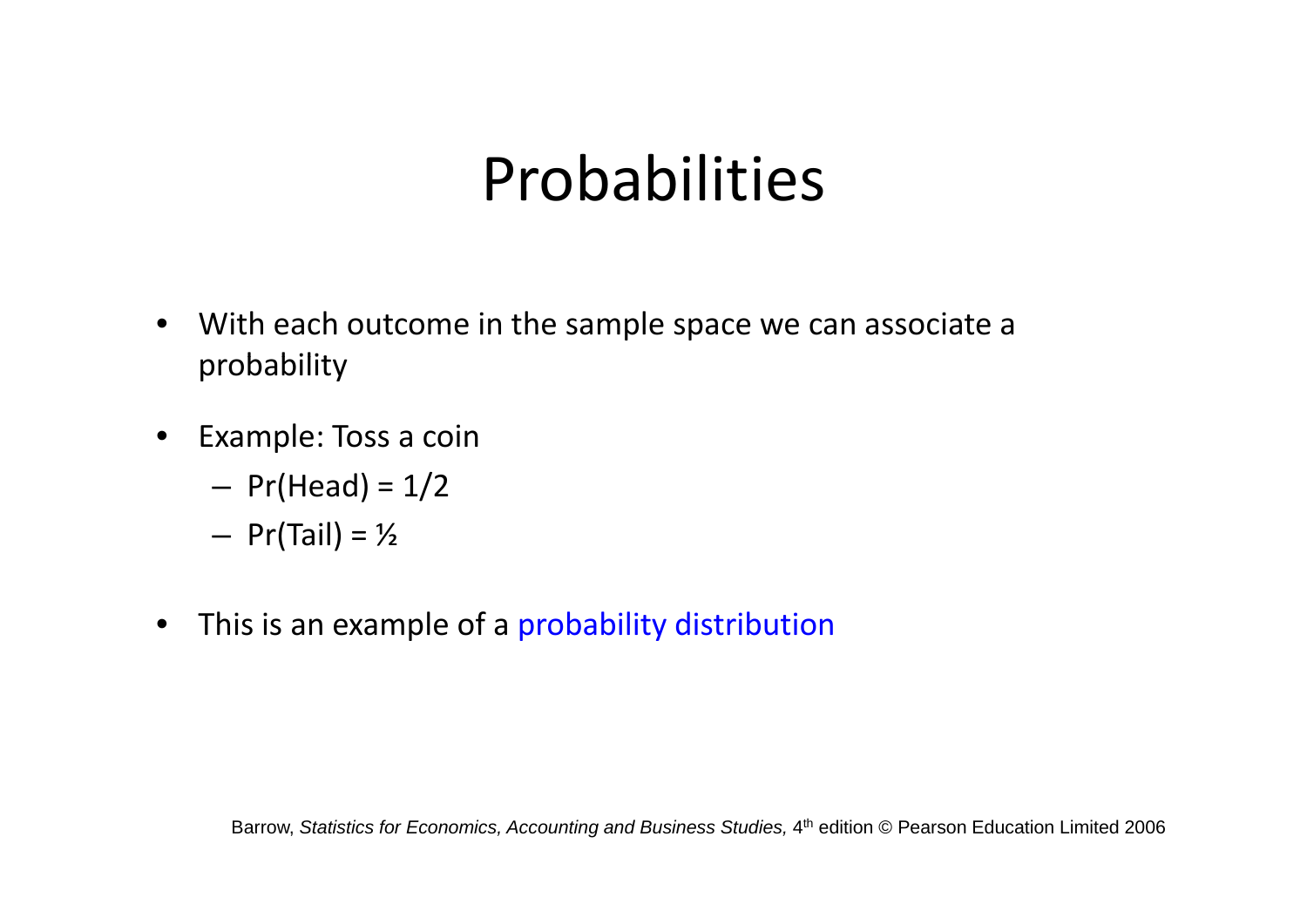### Rules for Probabilities

- $\bullet$  0  $\leq$  Pr(*A*)  $\leq$  1
- • $\bullet~~\sum p=1$  , or 100%, summed over all outcomes
- Pr(not‐*A*) <sup>=</sup> 1 ‐ Pr(*A*)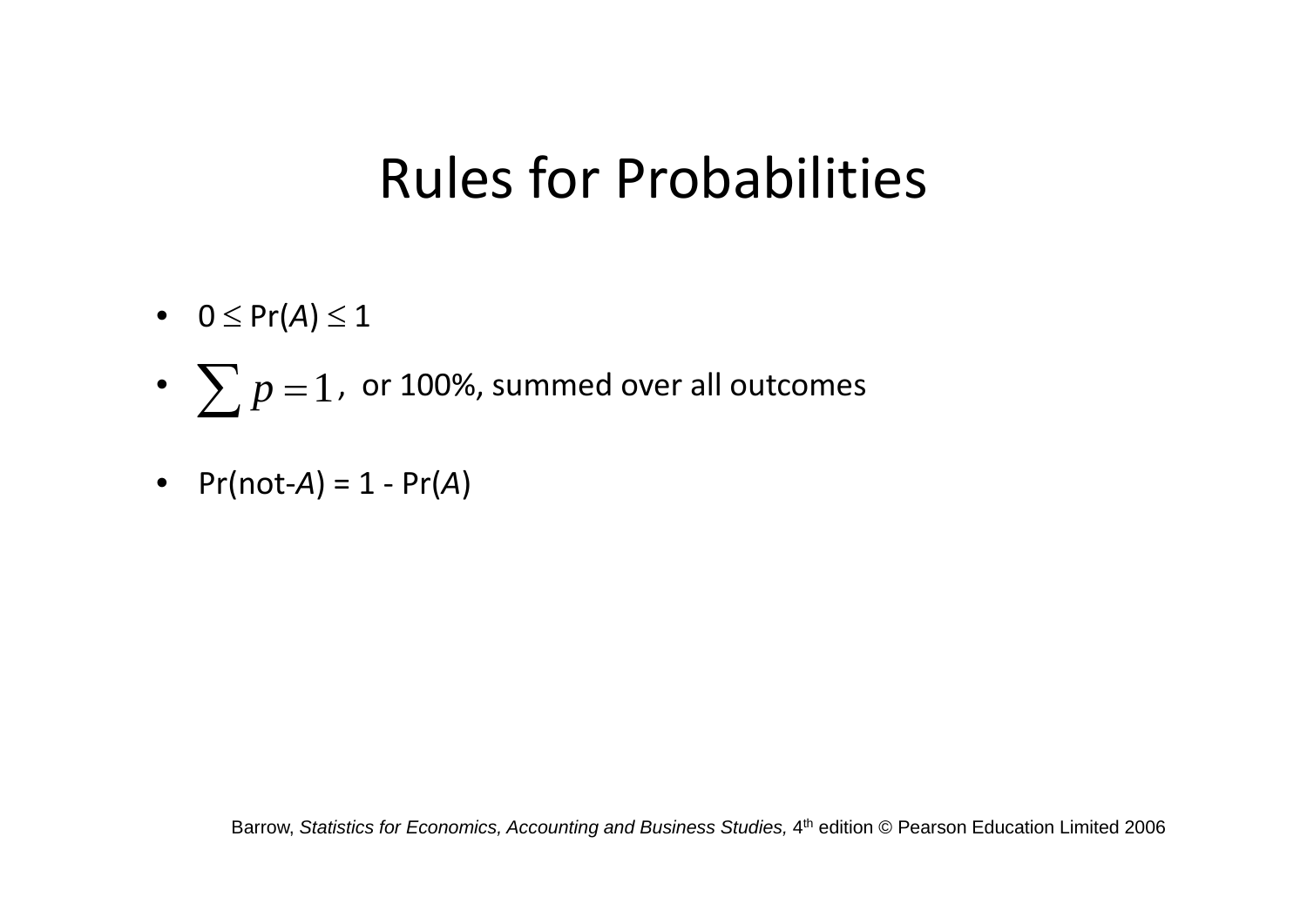## Probability Distribution

- •• We extend the probability analysis by considering random variables (usually the outcome of <sup>a</sup> probability experiment)
- $\bullet$ These (usually) have <sup>a</sup> known probability distribution
- • Once we work out the relevant distribution, solving the problem is usually straightforward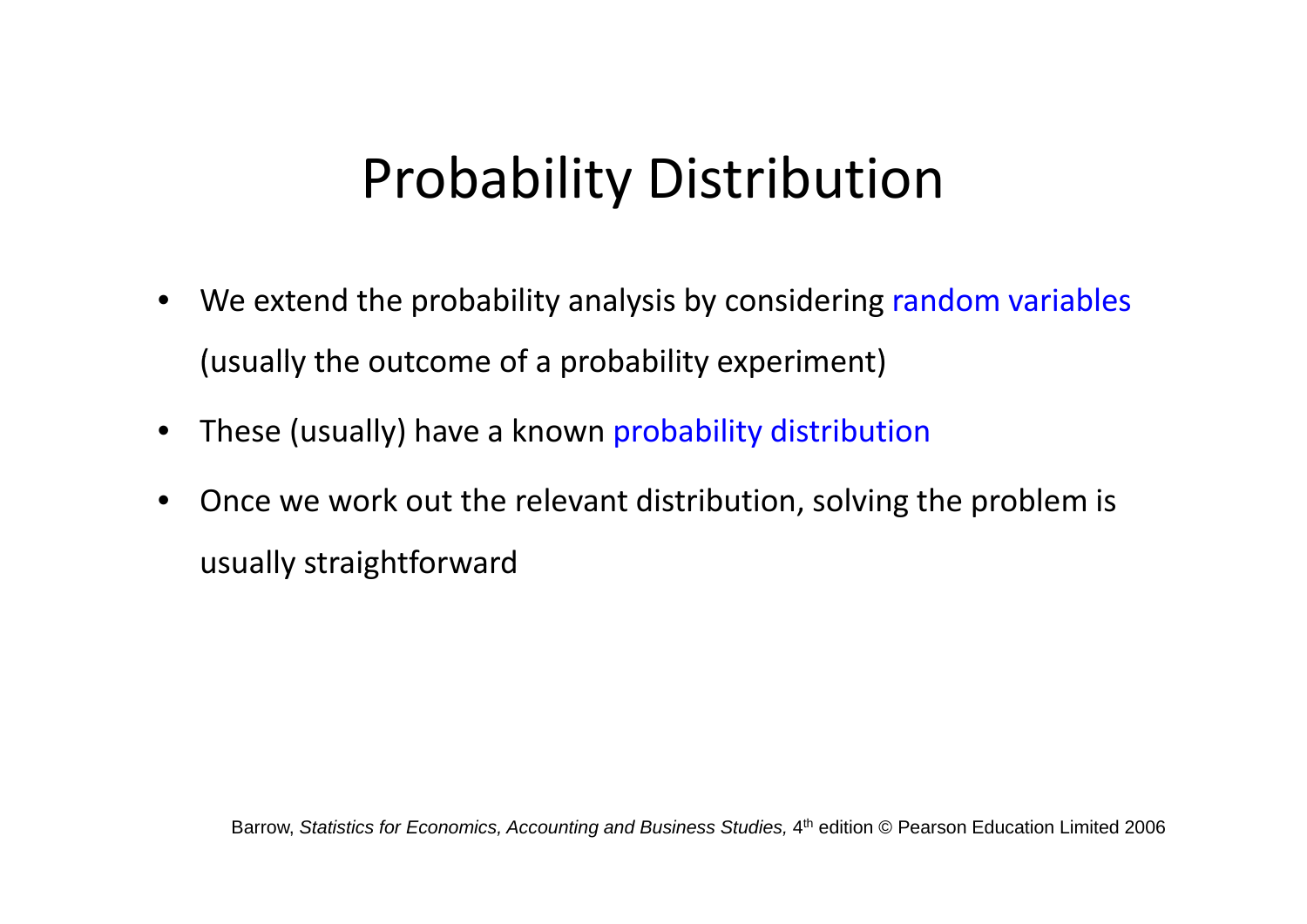### Random Variables

- •• Most statistics (e.g. the sample mean) are random variables
- • Many random variables have well‐known probability distributions associated with them
- $\bullet$  To understand random variables, we need to know about probability distributions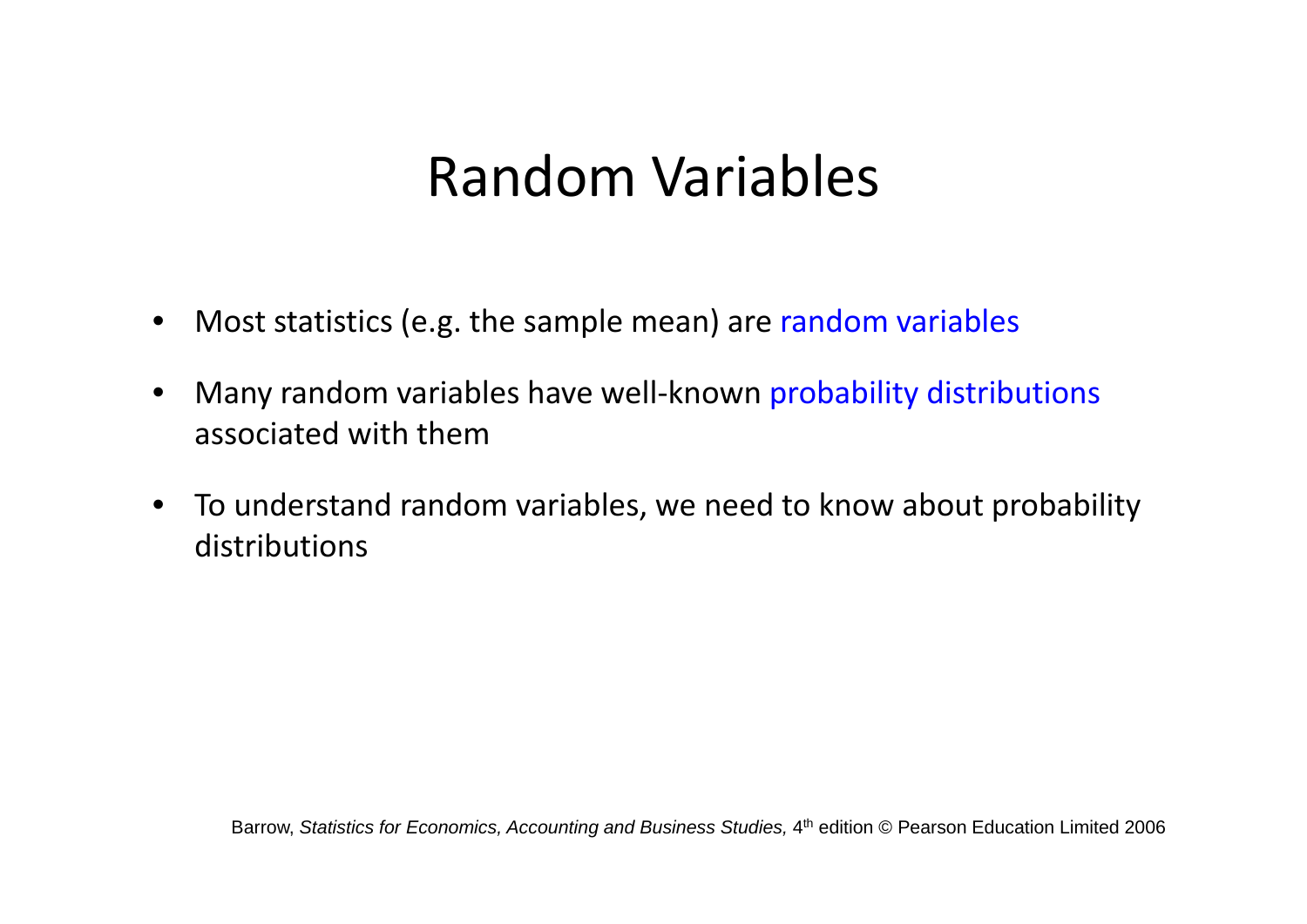### Some Standard Probability Distributions

- Binomial distribution
- **Normal distribution**and the t-distribution
- Poisson distribution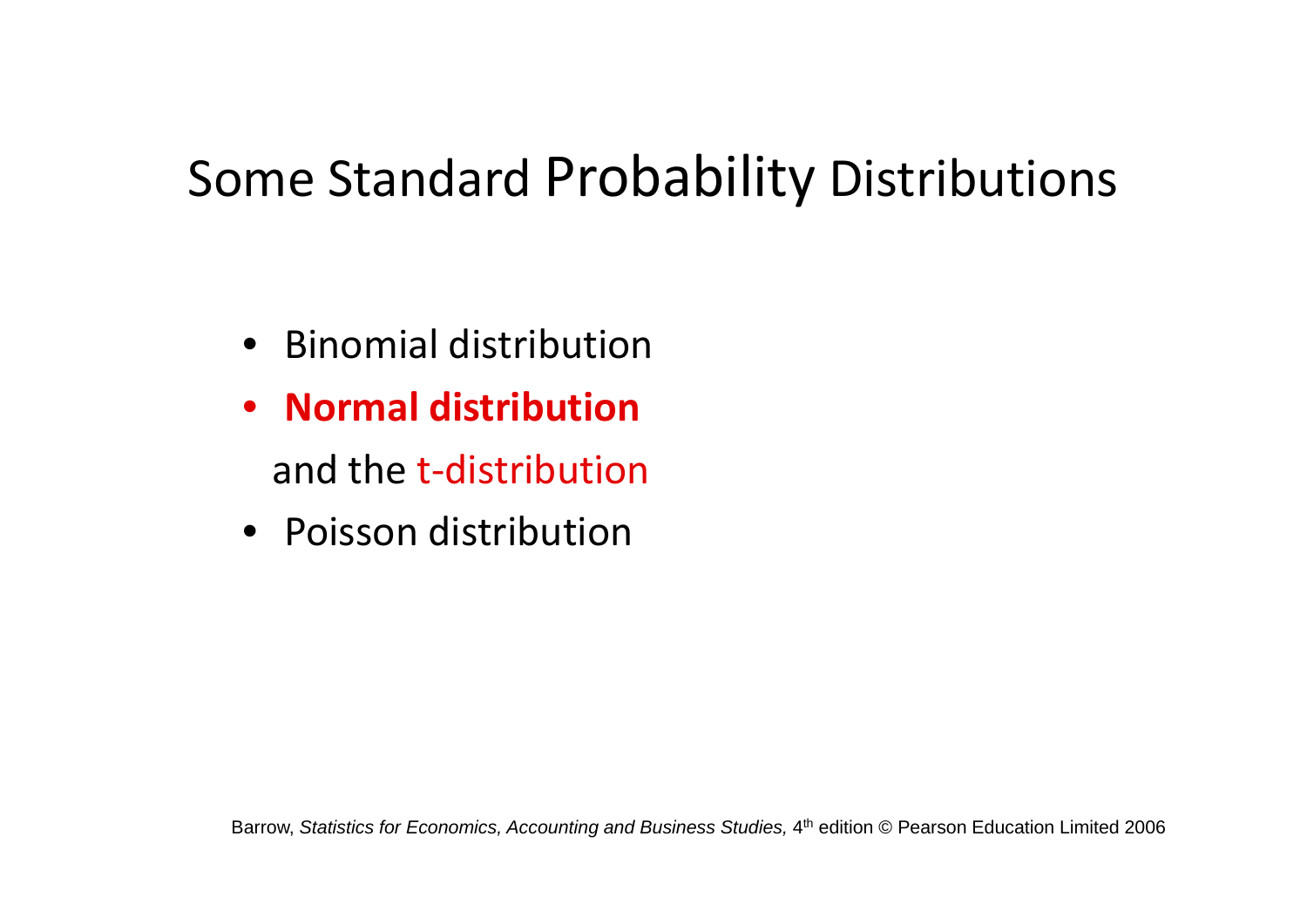### When do They Arise?

- $\bullet$ ● Binomial - when the underlying probability experiment has only two possible outcomes (e.g. tossing a coin)
- •● Normal - when many small independent factors influence a variable (e.g. IQ, influenced by genes, diet, etc.)
- •• Poisson - for rare events, when the probability of occurrence is low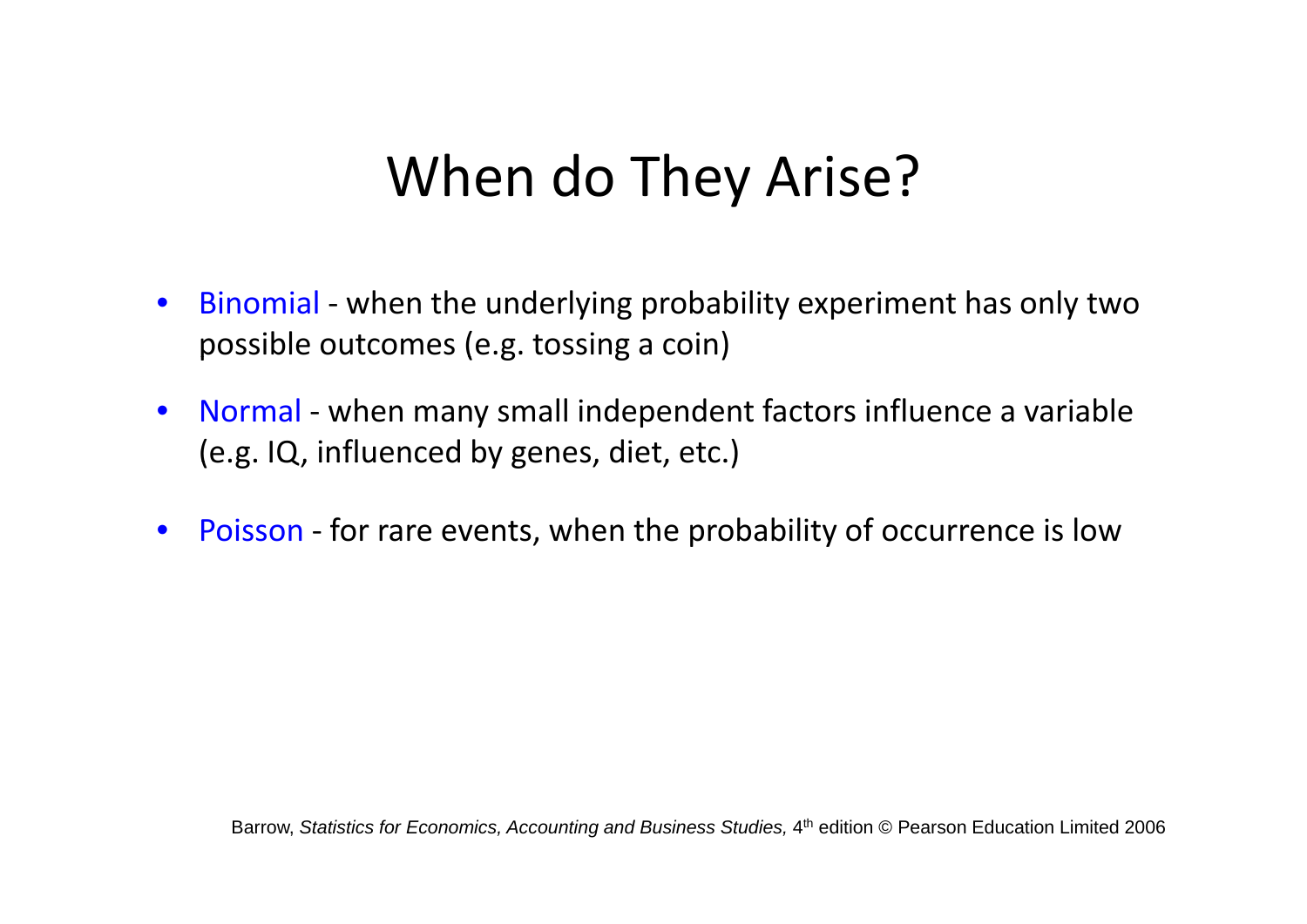## The Normal Distribution

- $\bullet$  Examples of Normally distributed variables:
	- IQ
	- Heights
	- – $-$  the sample mean
	- $-$  some transformations of variables: e.g. natural logarithm of income is often normal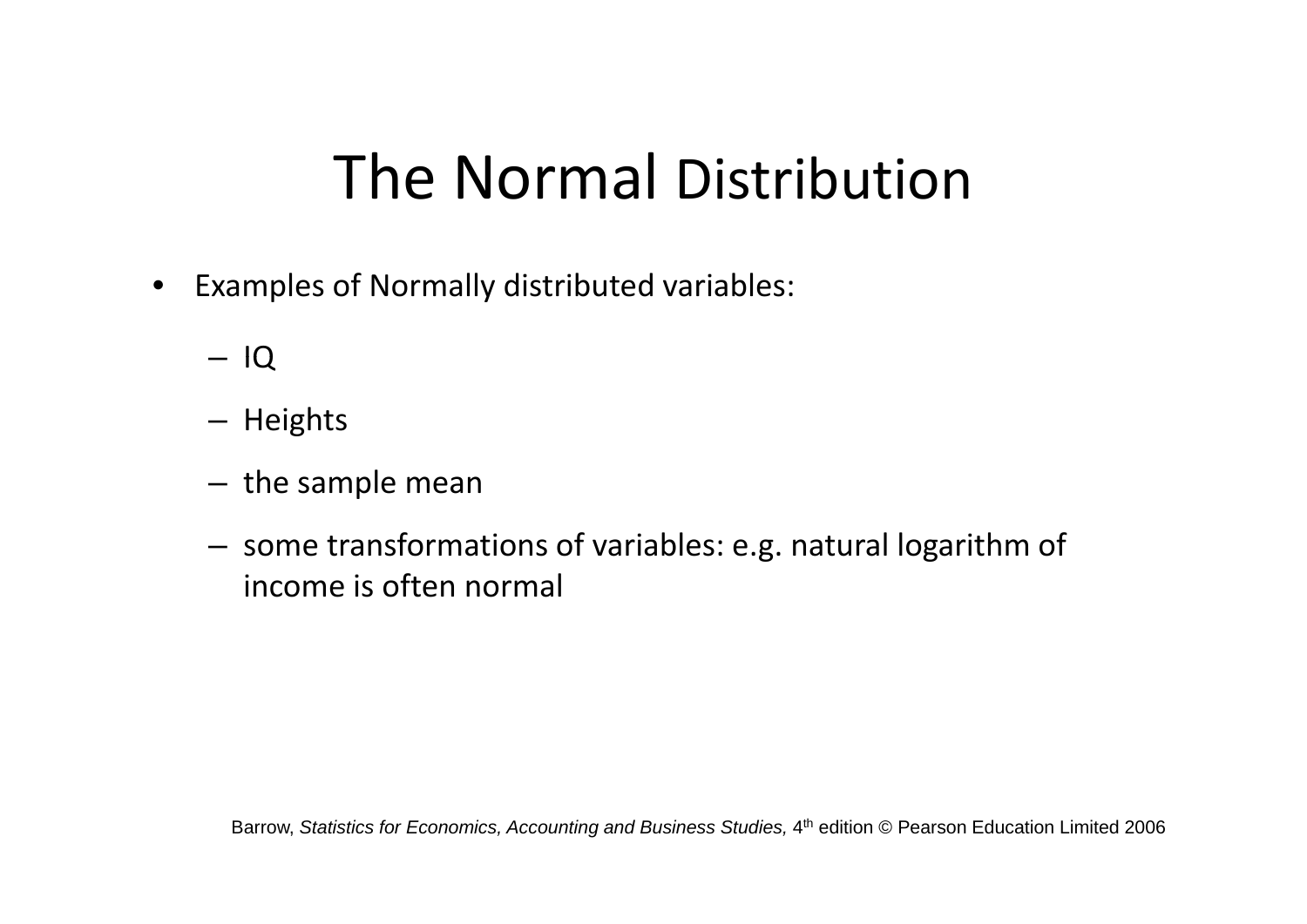# The Normal Distribution (cont.)

- •• The Normal distribution is
	- $-$  bell shaped – Symmetric – Unimodal – and extends from  $x$  = - $\infty$  to +  $\infty$ (in theory)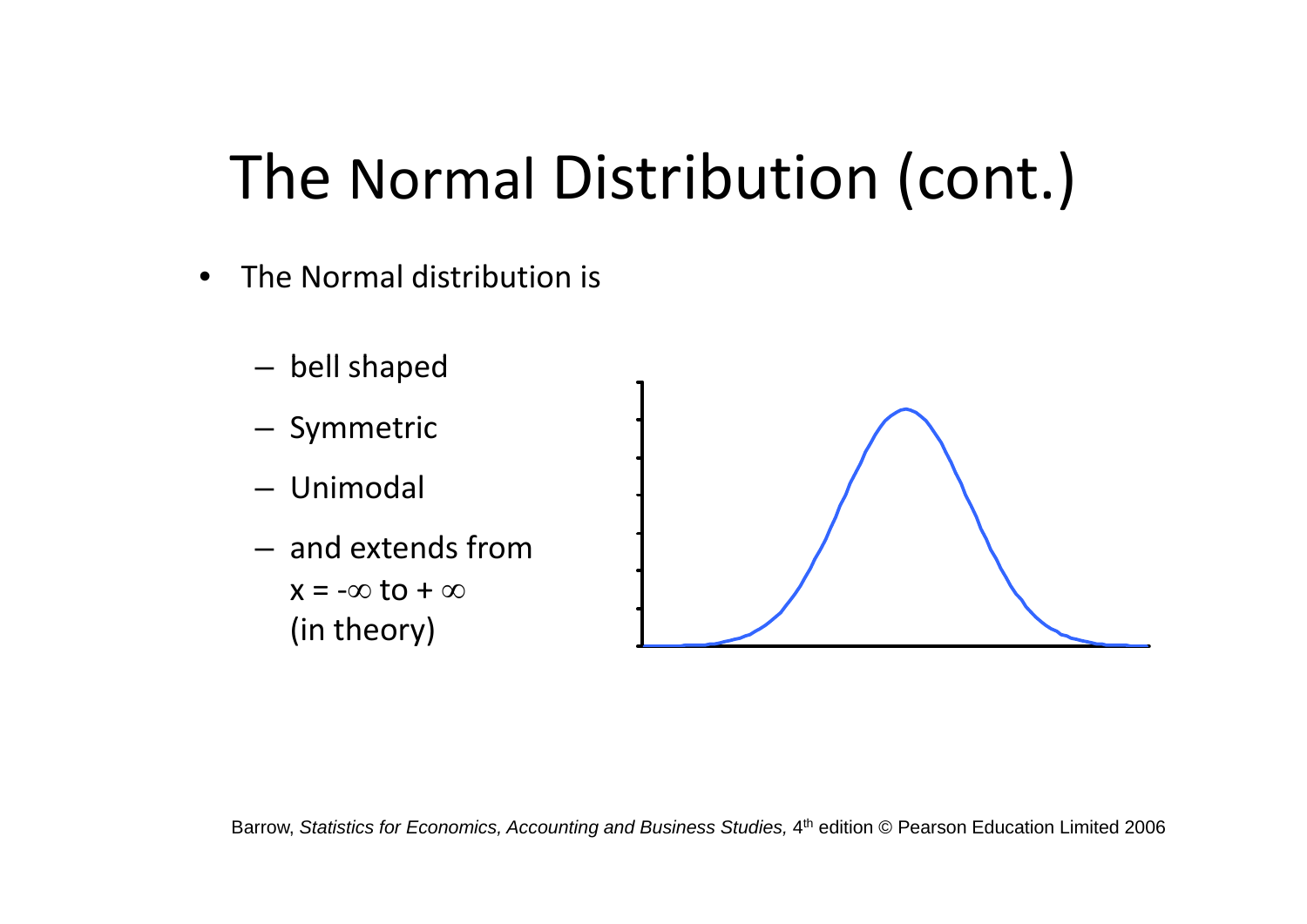# Parameters of the Distribution

- The two parameters of the Normal distribution are the mean  $\mu$  and the variance  $\sigma^2$ 
	- – $- x \sim N(\mu, \sigma^2)$

e.g. Men's heights are Normally distributed with mean 174 cm and variance 92.16

— *x<sub>M</sub>* ~ N(174, 92.16)

e.g. Women's heights are Normally distributed with <sup>a</sup> mean of 166 cm and variance 40.32

– *x<sub>w</sub>* ~ N(166, 40.32)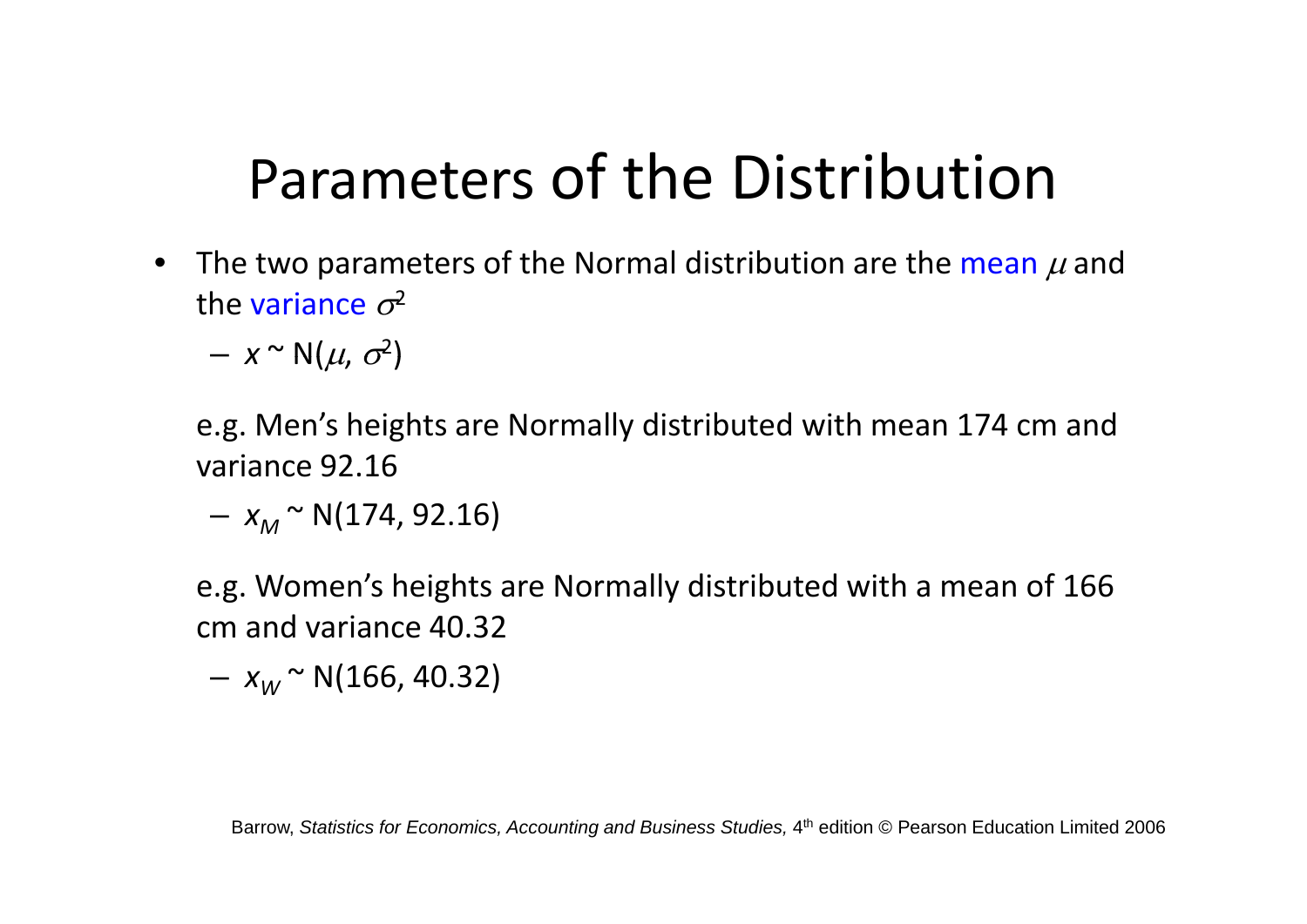### Graph of Men's and Women's Heights



Barrow, Statistics for Economics, Accounting and Business Studies, 4<sup>th</sup> edition © Pearson Education Limited 2006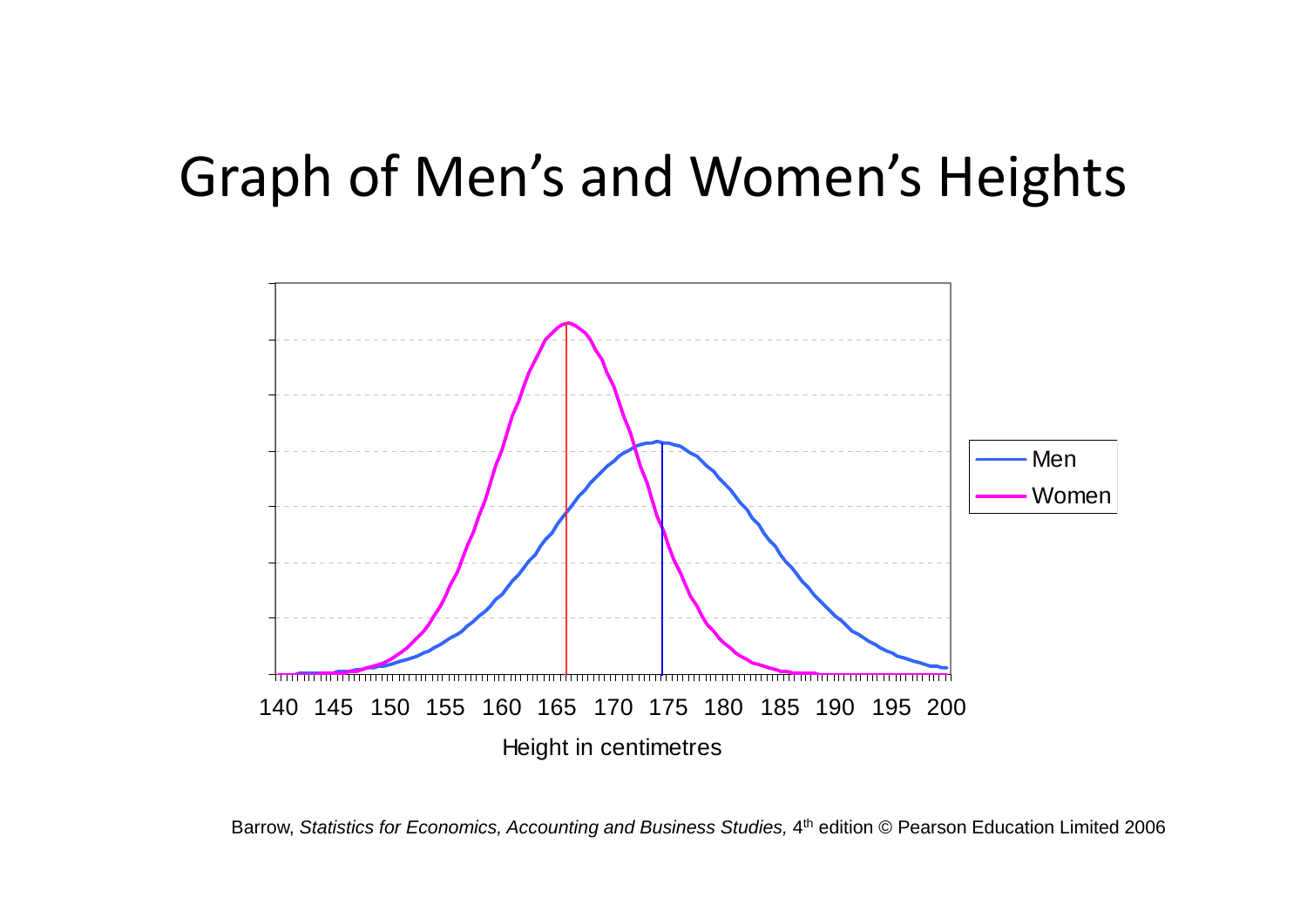#### Areas Under the Distribution

 $\bullet$ What is the proportion of women that are taller than 175 cm?



Barrow, Statistics for Economics, Accounting and Business Studies, 4<sup>th</sup> edition © Pearson Education Limited 2006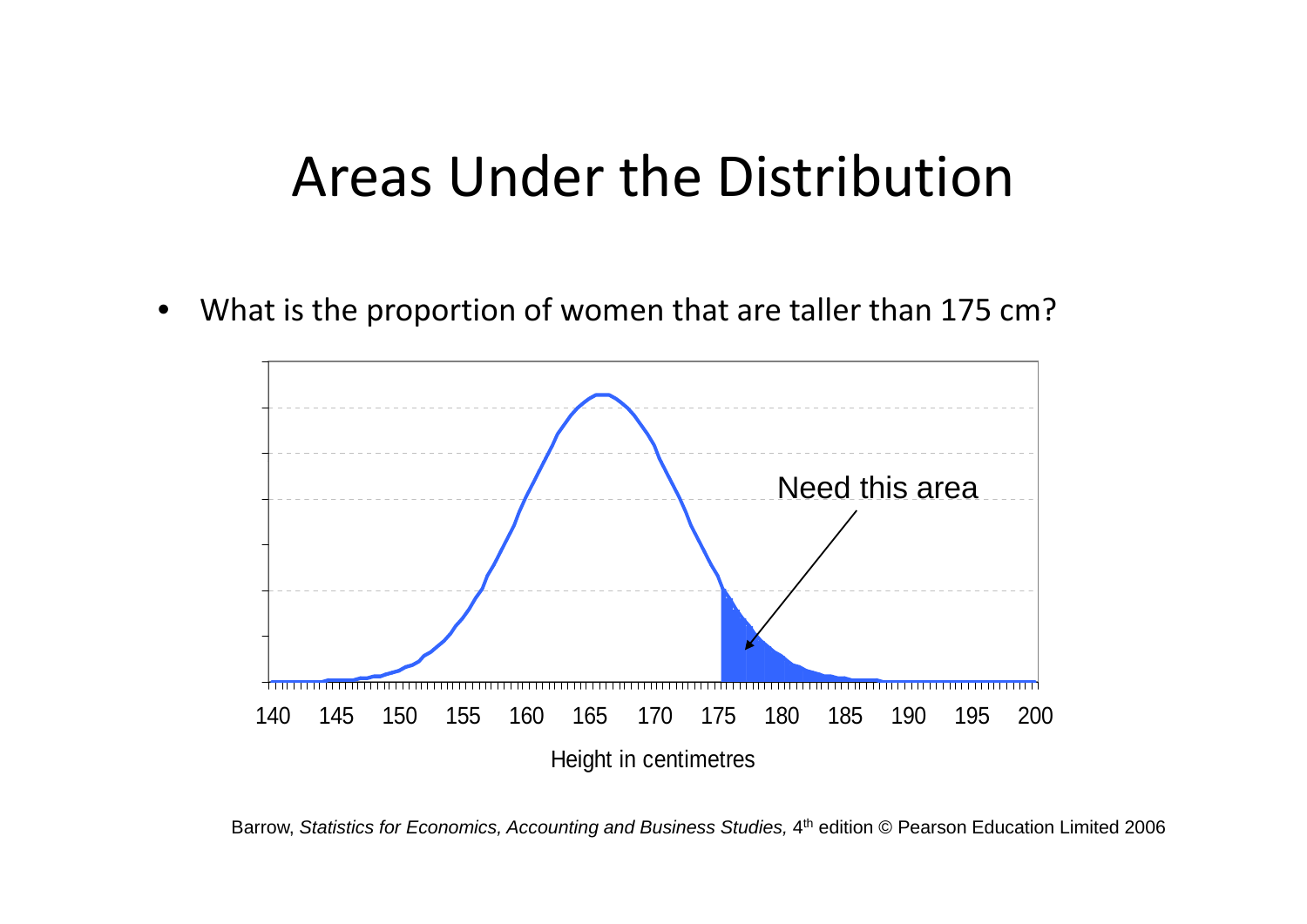# Areas Under the Distribution (cont.)

- •How many standard deviations is 175 above 166?
- One standard deviation is  $\sqrt{40.32}$  = 6.35, hence

$$
z = \frac{175 - 166}{6.35} = 1.42
$$

- So 175 lies 1.42 standard deviations above the mean
- • How much of the Normal distribution lies beyond 1.42 s.d's above the mean? Use tables...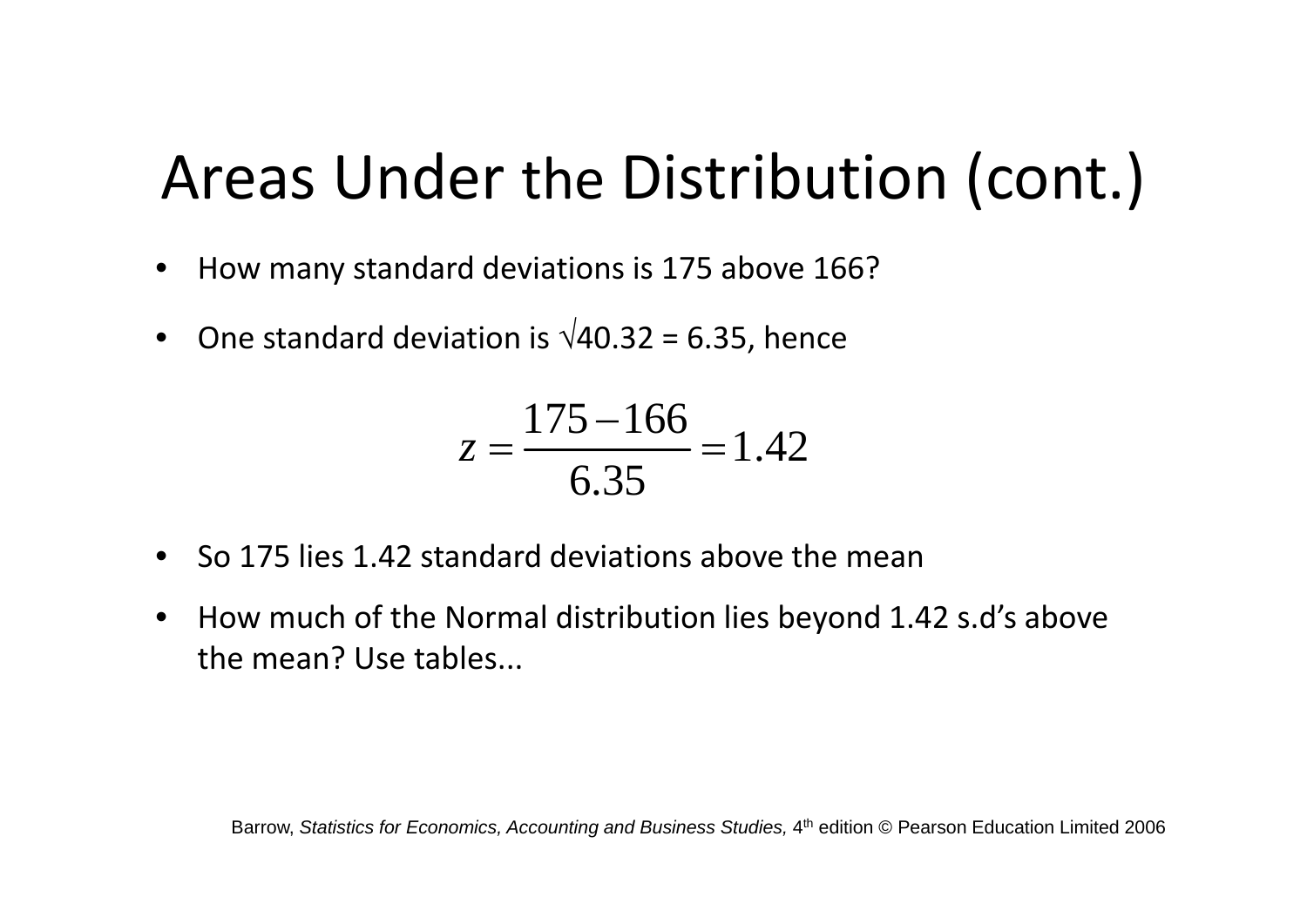#### Table A2 The Standard Normal Distribution

| $\mathsf{Z}$           | 0.00           | 0.01           | 0.02           | 0.03           | 0.04           | 0.05           | $\sim 100$ |
|------------------------|----------------|----------------|----------------|----------------|----------------|----------------|------------|
| 0.0                    | 0.5000         | 0.4960         | 0.4920         | 0.4880         | 0.4840         | 0.4801         |            |
| 0.1                    | 0.4602         | 0.4562         | 0.4522         | 0.4483         | 0.4443         | 0.4404         |            |
| $\ddot{\cdot}$         | $\ddot{\cdot}$ | $\ddot{\cdot}$ | $\ddot{\cdot}$ | $\ddot{\cdot}$ | $\ddot{\cdot}$ | $\ddot{\cdot}$ |            |
| 1.3                    | 0.0968         | 0.0951         | 0.0934         | 0.0918         | 0.0901         | 0.0885         |            |
| 1.4                    | 0.0808         | 0.0793         | 0.0778         | 0.0764         | 0.0749         | 0.0735         |            |
| 1.5                    | 0.0668         | 0.0655         | 0.0643         | 0.0630         | 0.0618         | 0.0606         |            |
| $\bullet$<br>$\bullet$ | $\bullet$      | $\ddot{\cdot}$ | $\bullet$      |                |                |                |            |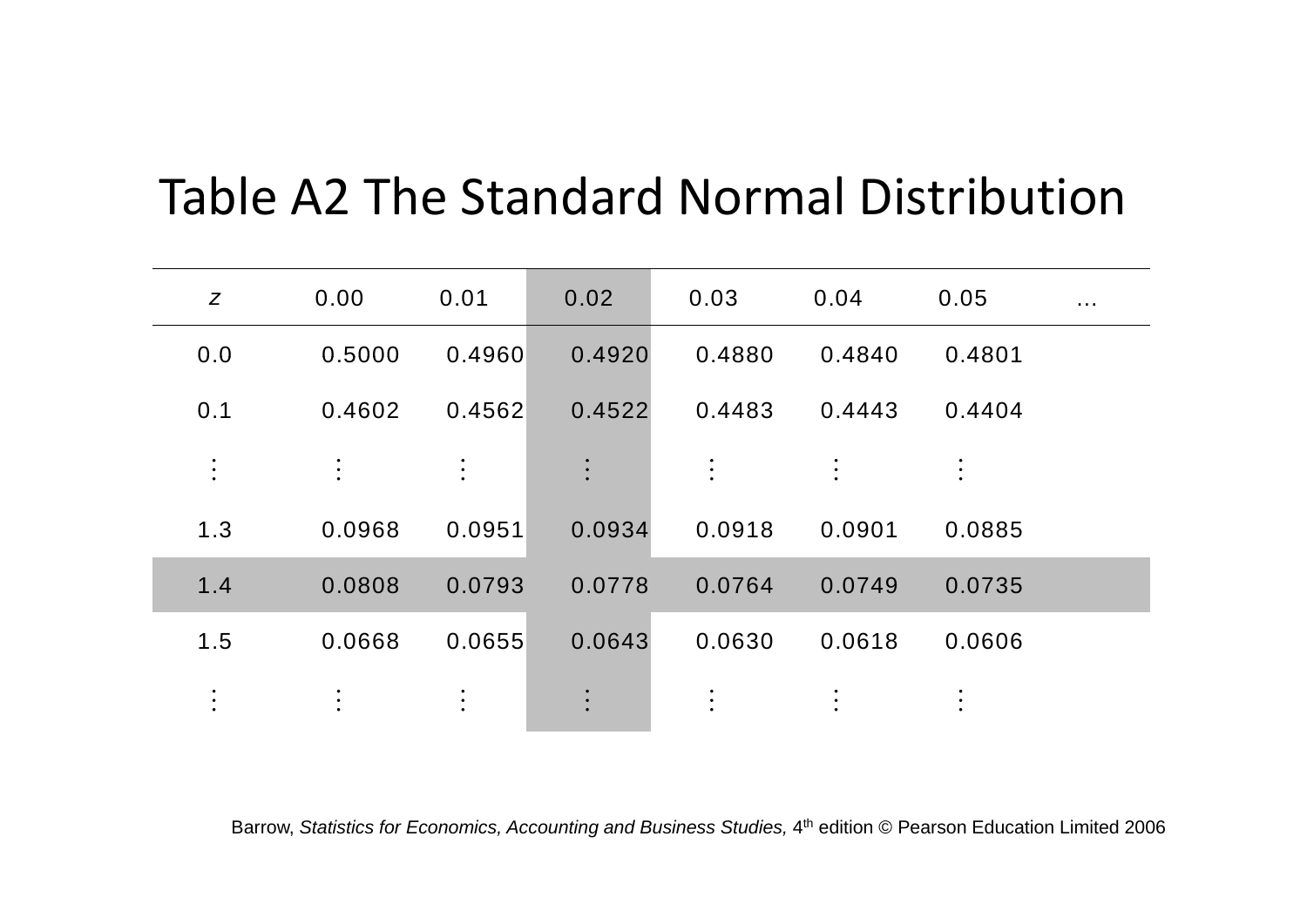#### Answer

- •7.78% of women are taller than 175 cm.
- $\bullet$ **•** To find the area in the tail of the distribution:
	- 1. Calculate the *<sup>z</sup>*‐score, given the number of standard deviations between the mean and the desired height
	- 2. Then look the <sup>z</sup>‐score up in tables to get <sup>a</sup> probability
	- 3. Use rules of symmetry where appropriate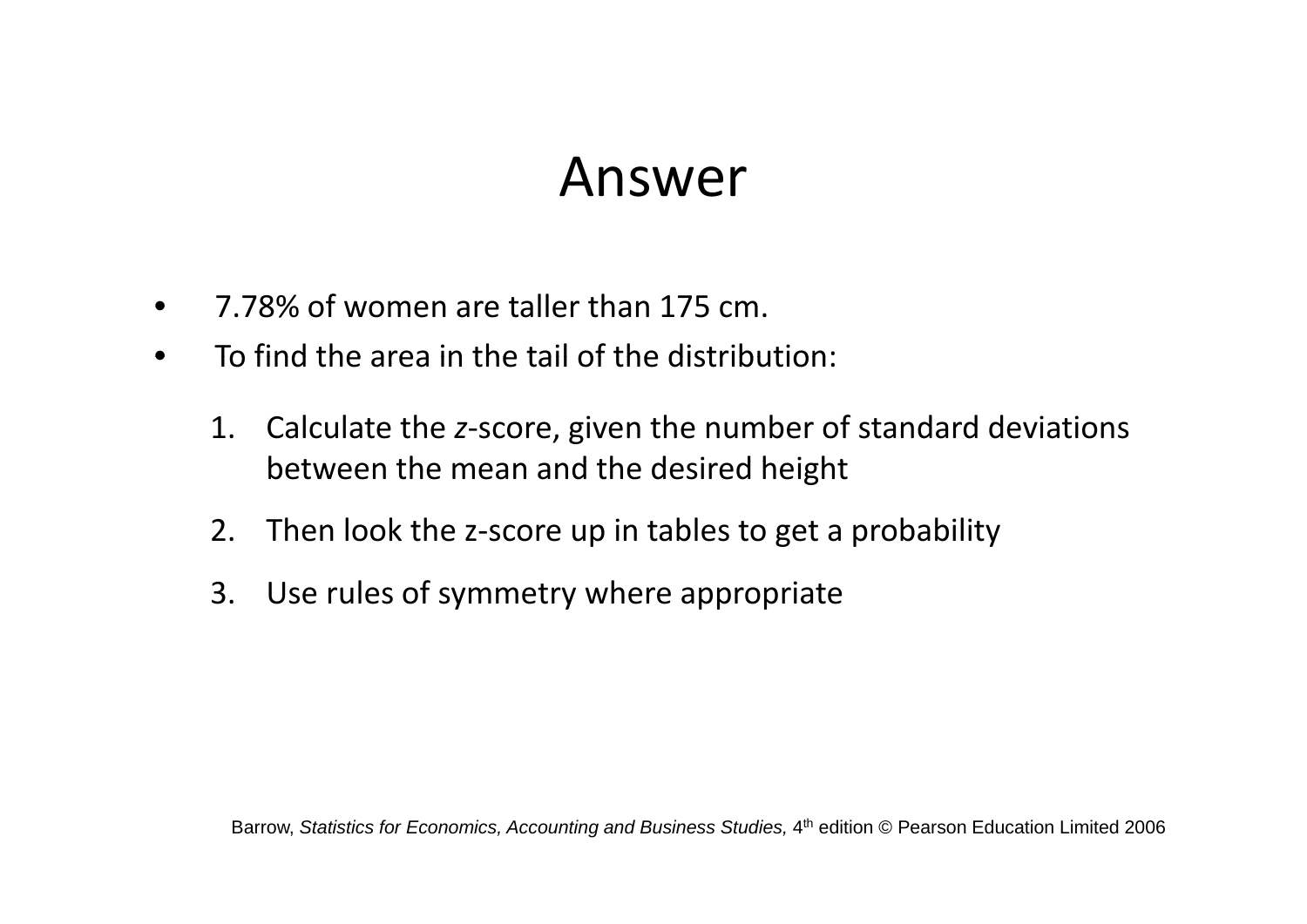### The Distribution of the Sample Mean

• If samples of size *<sup>n</sup>* are randomly drawn from <sup>a</sup> Normally distributed population of mean  $\mu$  and variance  $\sigma^2$ , the *sample mean* is distributed as

$$
\overline{x} \sim N(\mu, \sigma^2/n)
$$

• E.g. if samples of 50 women are chosen, the *sample mean* is distributed

$$
\bar{x} \sim N(166, 40.32/50)
$$

• note the very small standard error:  $\sqrt{(40.32/50)}$ =0.897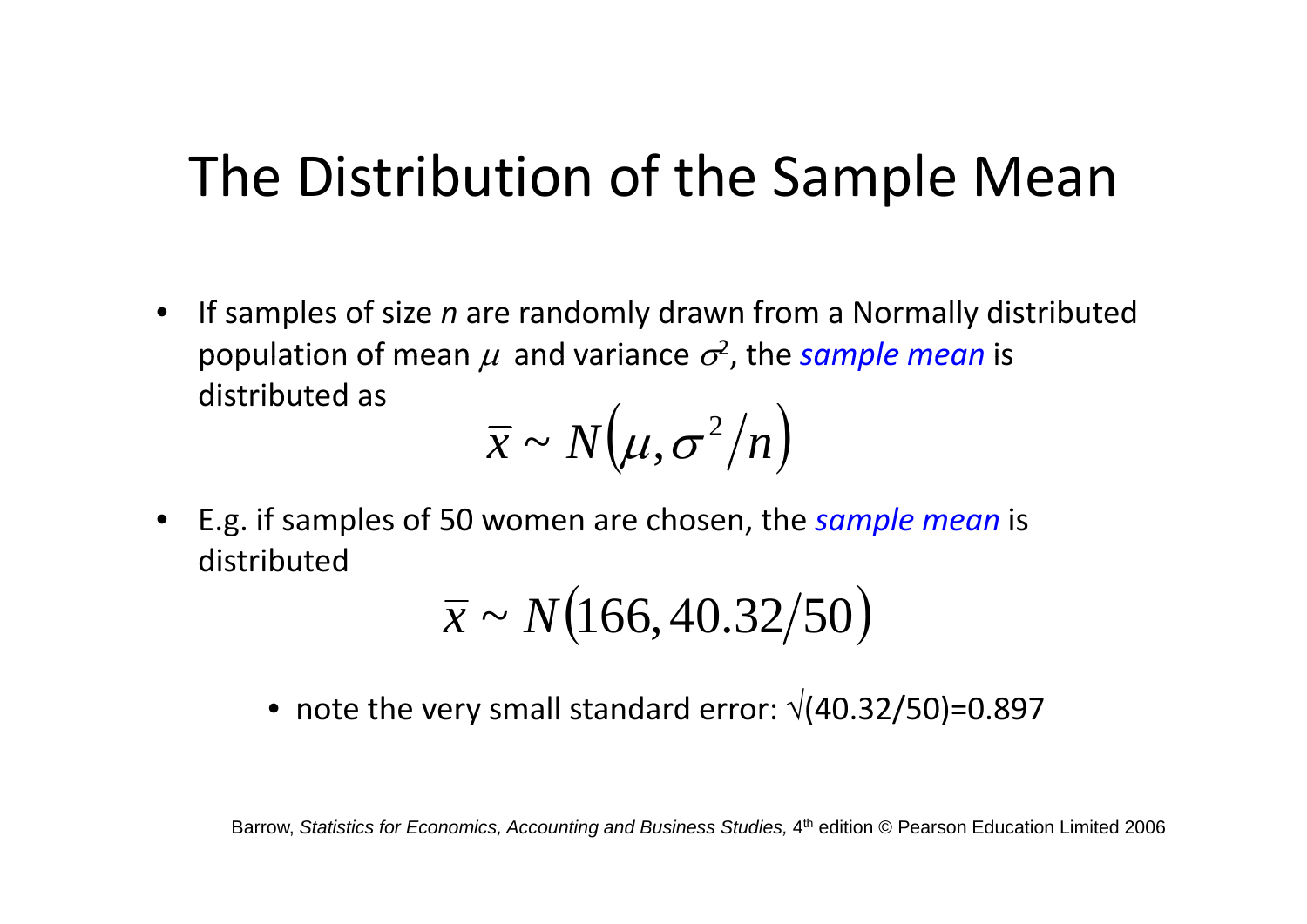## The Distributions of *<sup>x</sup>* and of *<sup>x</sup>*

•• Note the distinction between

$$
x \sim N(\mu, \sigma^2)
$$

and

$$
\overline{x} \sim N(\mu, \sigma^2/n)
$$

- • The former refers to the distribution of <sup>a</sup> typical member of the population, and the latter to the distribution of the sample mean
- • We usually refer to the square root of the variance of the sample mean as the standard error of the sample mean, rather than the standard deviation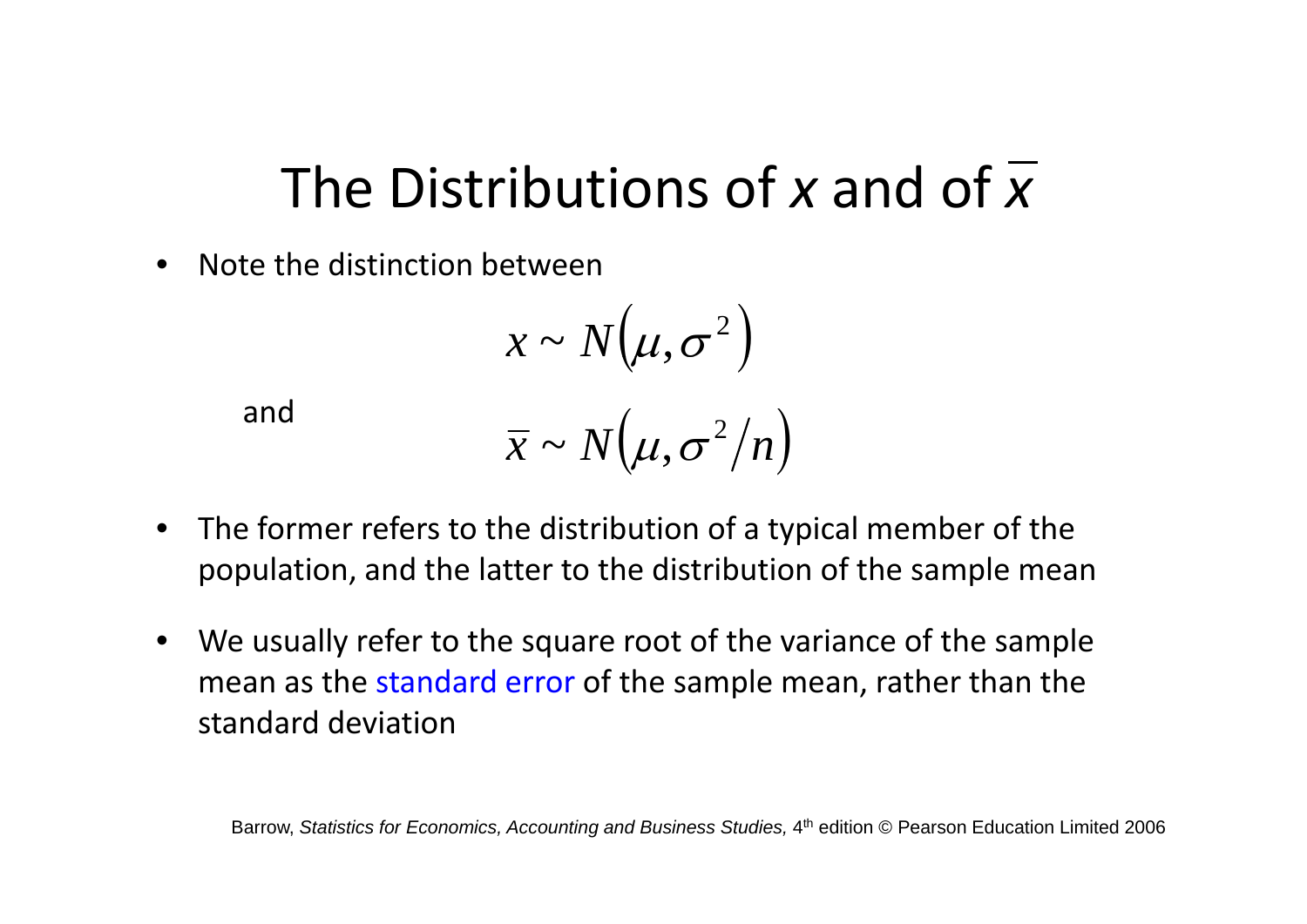## Example

• $\bullet$  What is the probability of drawing a sample of 50 women whose *average* height is <sup>&</sup>gt; 168 cm?

$$
z = \frac{168 - 166}{\sqrt{40.32/50}} = 2.23
$$

- *<sup>z</sup>* <sup>=</sup> 2.23 cuts off 1.29% in the upper tail of the standard Normal distribution, so there is only a probability of 1.29% of drawing a sample with <sup>a</sup> mean <sup>&</sup>gt; 168 cm
- •Q. what is probability of drawing <sup>a</sup> sample with <sup>a</sup> mean <168 cm?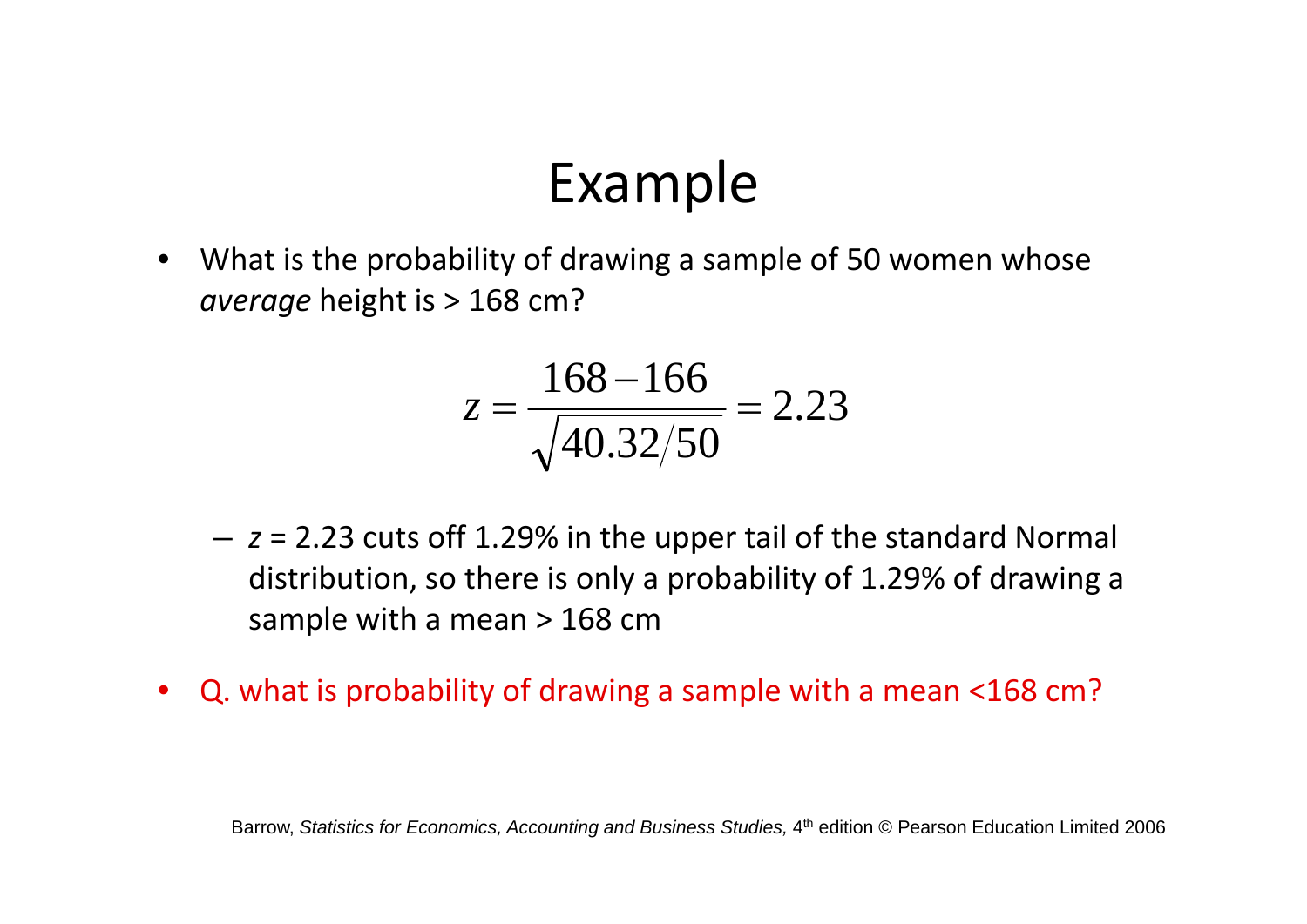#### The Distribution of the Sample Proportion

•The sample proportion also has <sup>a</sup> normal distribution

$$
p \sim N\left(\pi, \frac{\pi(1-\pi)}{n}\right)
$$

- $\bullet$ • where p is the sample proportion,  $\pi$  the population proportion, and the variance of the sample proportion is  $\pi (1\text{--}\pi )/$ n.
- since  $\pi$  is usually unknown we estimate it with p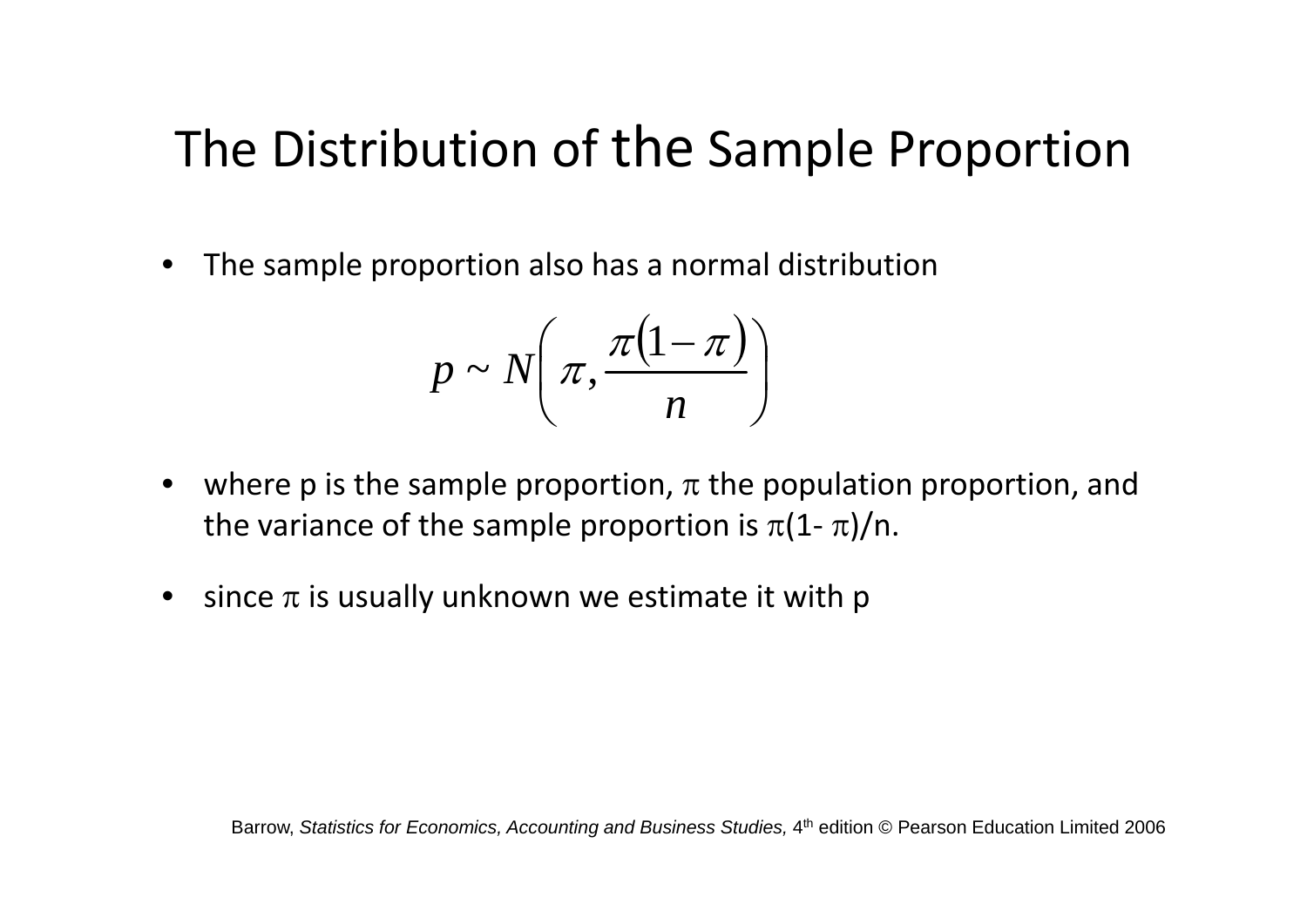# The Central Limit Theorem

- $\bullet$ • If the sample size is large (*n* > 25) the population does not have to be Normally distributed, the sample mean is (approximately) Normal whatever the shape of the population distribution
- • The approximation gets better, the larger the sample size. 25 is <sup>a</sup> safe minimum to use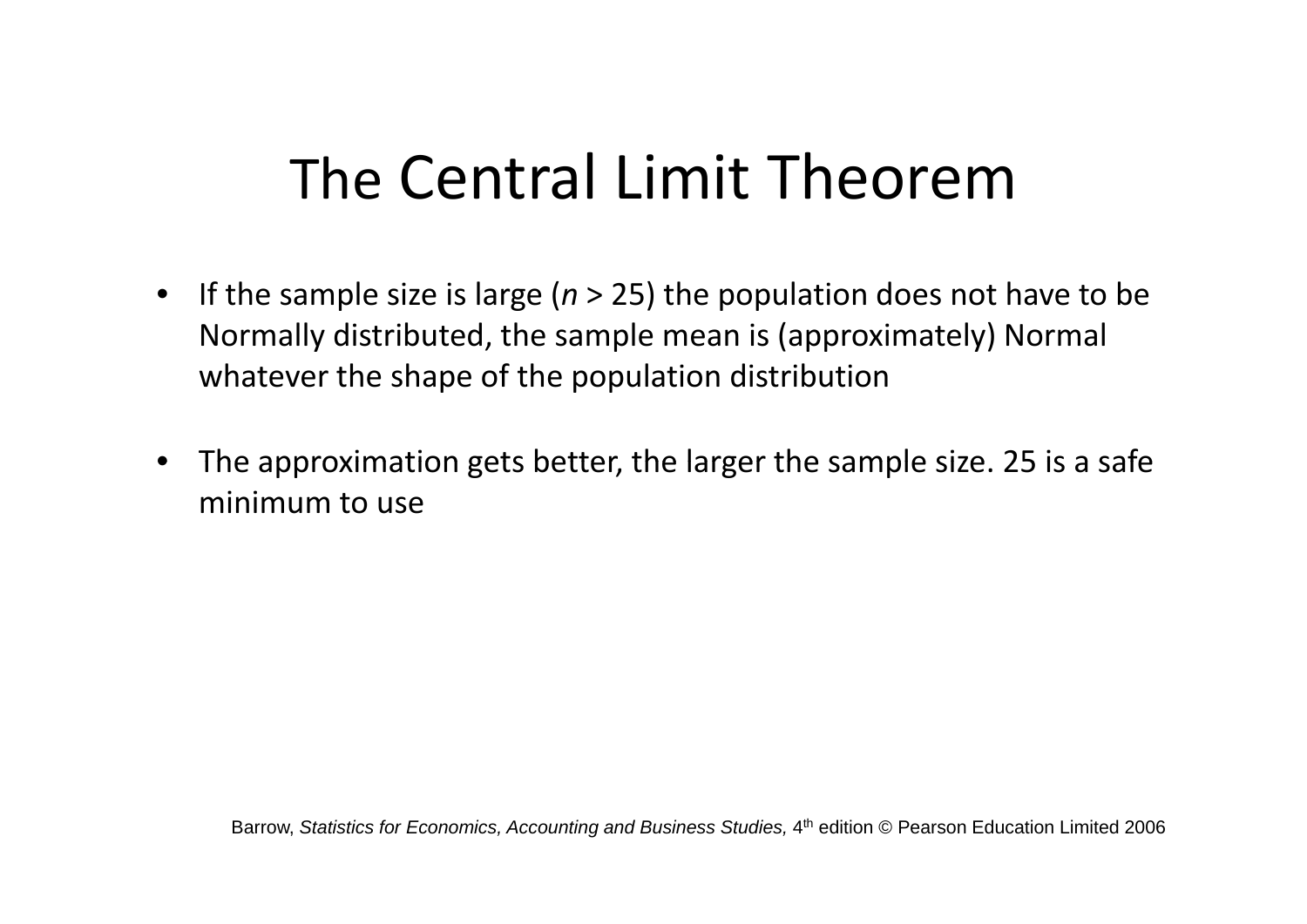### Distributions when Samples are Small: Using the *<sup>t</sup>* distribution

- • When:
	- The sample size is small (<25 or so), and
	- $-$  The true variance,  $\sigma^{\!2}$ , is unknown

**Then the** *t* **distribution should be used instead of the standard Normal**.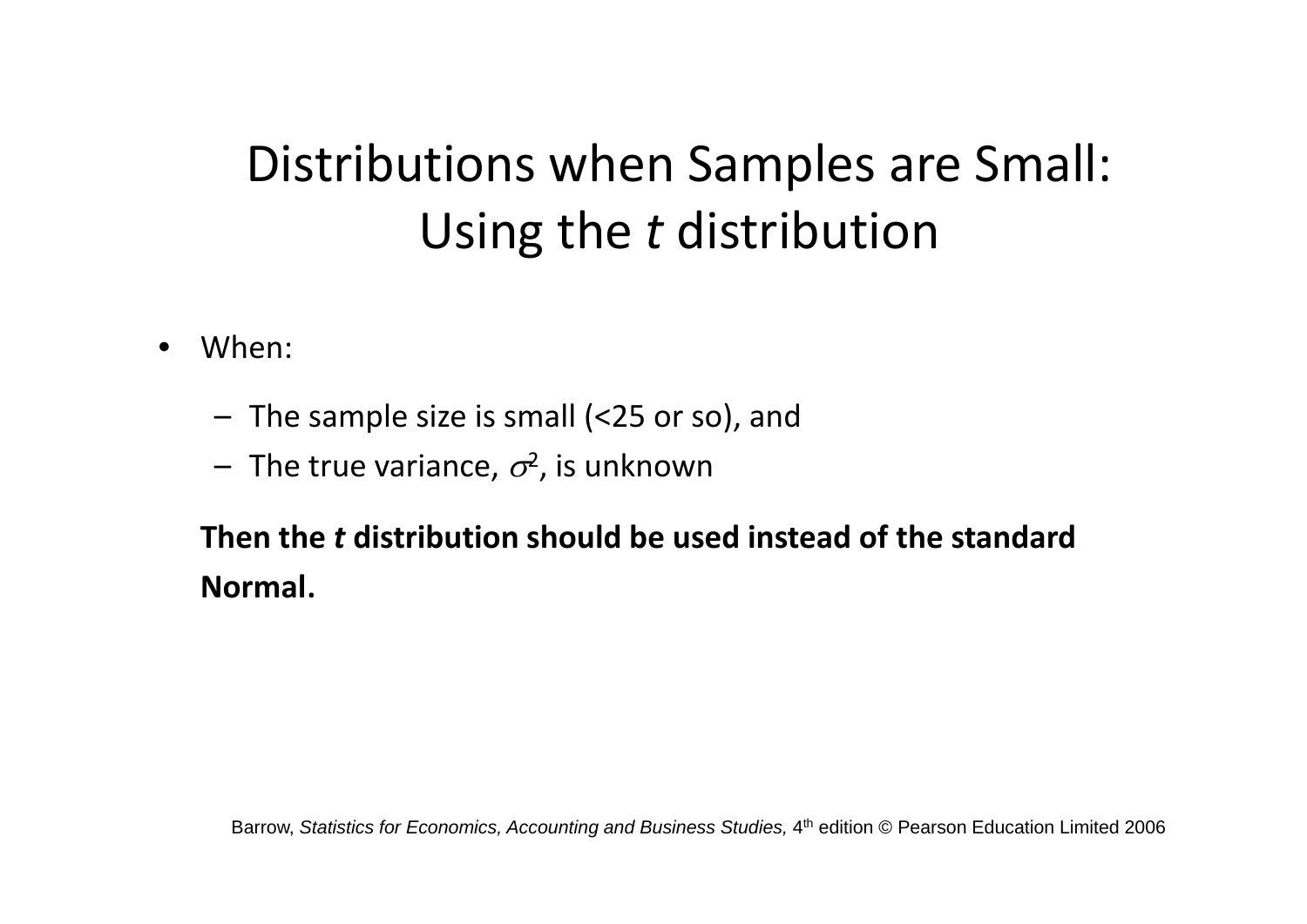## The t Distribution

- •• The t distribution is
	- bell shaped
	- –symmetric
	- unimodal
	- extends from $x = -\infty$  to  $+\infty$ (in theory)



- more spread out than Normal
- depends on <sup>n</sup>‐1 (degrees of freedom)